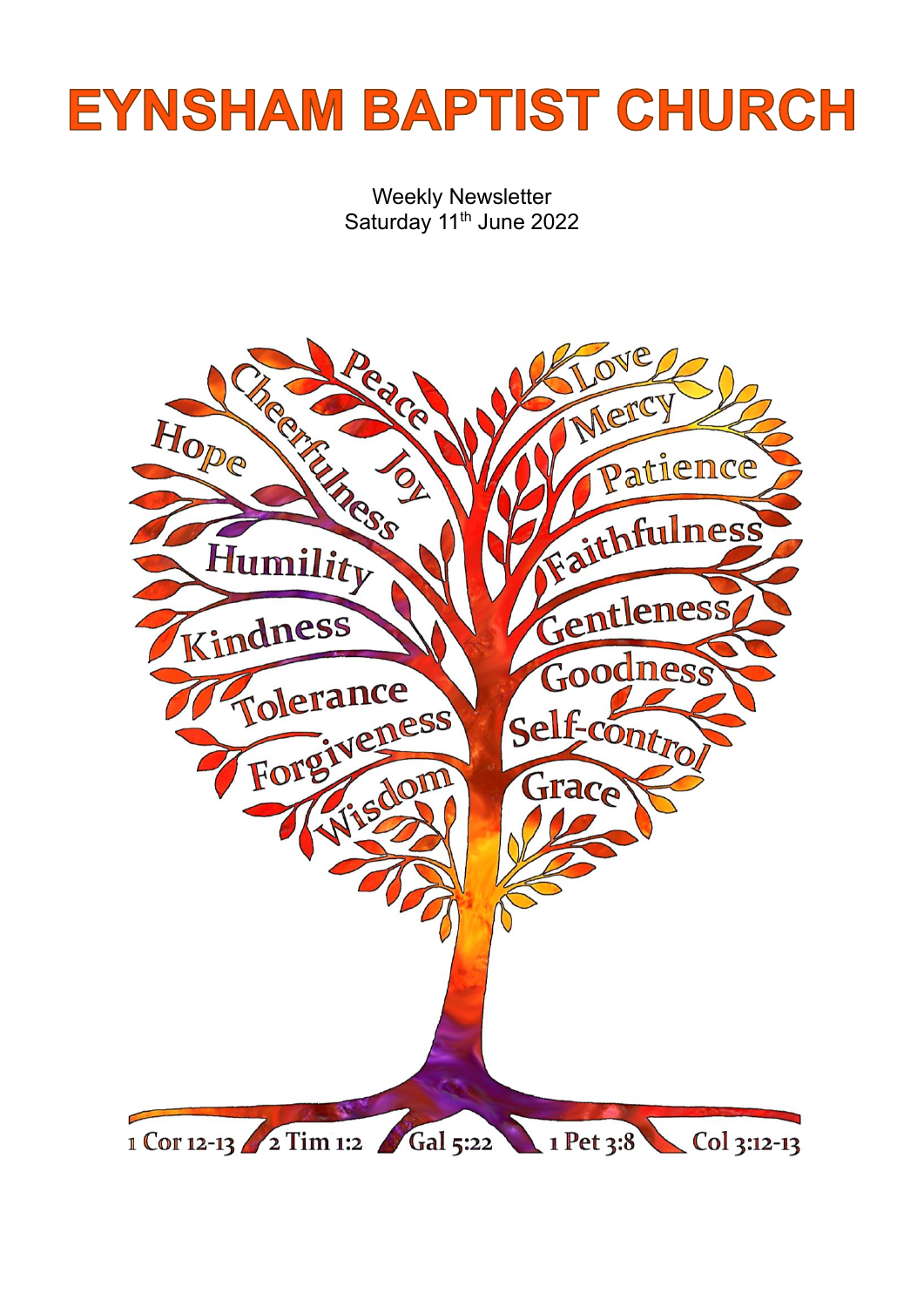## **SATURDAY 11th JUNE**

**10 - 12 Tweens Breakfast Club** for 11- 13 year olds.

# **SUNDAY 12th JUNE**

**ALL-AGE FAMILY SERVICE at 10.30 a.m.**

A short, lively service for all **Not Livestreamed**

## **SONGS OF PRAISE at 3.00 p.m.**

'Café Style' service with traditional hymns + tea & cake

*'Nature'*

## **MONDAY 13th JUNE**

**7.00 p.m. Prayers on zoom** - all are welcome. This week led by Malcolm. **Login:** Meeting ID: 821 2089 8795 Passcode: 994274 **[https://us02web.zoom.us/j/82120898795?p](https://us02web.zoom.us/j/82120898795?pwd=ejN4RU8rSkpDRFlxYlJQbEhHUytlZz09) [wd=ejN4RU8rSkpDRFlxYlJQbEhHUytlZz09](https://us02web.zoom.us/j/82120898795?pwd=ejN4RU8rSkpDRFlxYlJQbEhHUytlZz09)**

### **TUESDAY 14th JUNE**

**3.00 p.m. 114 Club** at David and Lin's.

#### **THURSDAY 16th JUNE**

Zoltan will be attending the **SCBA Leaders' Day** (*Southern Counties Baptist Association*) in Basingstoke and we pray this he will find this an informative and spiritually uplifting time.

**10.00 a.m. Needle & Thread** in the hall.

**12 noon Communion** short reflective service at which all are welcome.

**1.00 p.m. Lunch Club** Booking is necessary: please contact Maureen on 881808 or Pamela on 426203.

## **SATURDAY 18th JUNE**

**10 - 4 Deacons' Away Day** at Freeland. We pray that this will be a time of spiritual refreshment and renewal for Zoltan and our Deacons.

## **SUNDAY 19th JUNE**

**GATEHOUSE 9.00 a.m. – 1.00 p.m.** please drop off food donations at 15 Newland Street. Homemade cakes and sandwiches can now be accepted, but must be labelled with the preparation date, time, contents and maker's details. *Pre-printed allergen labels are available, ring Marie on* 01865 604262.

**Gatehouse at present particularly need men's clothes, and size 9 and 10 men's shoes and trainers: also towels for their shower project.** These can be dropped off at Newland Street with food donations on Gatehouse Sunday as above.

## **SUNDAY 19th JUNE**

**Lunch at The Bayleaf** is proposed following our morning service. If you would like to go please let Rebecca know, as soon as possible, so we know numbers: **rccarley@outlook.com** or telephone 07554 012535.

## **EBC STILL NEEDS YOU for Church Cleaning !**

The church is vacuumed each week after Food Bank deliveries have gone out, but needs a more thorough clean twice a month.

We have some people signed up, but we could do with a few more please: the more there are on the list the less often each person will have to do it.

**Please let Sheila know if you can help.**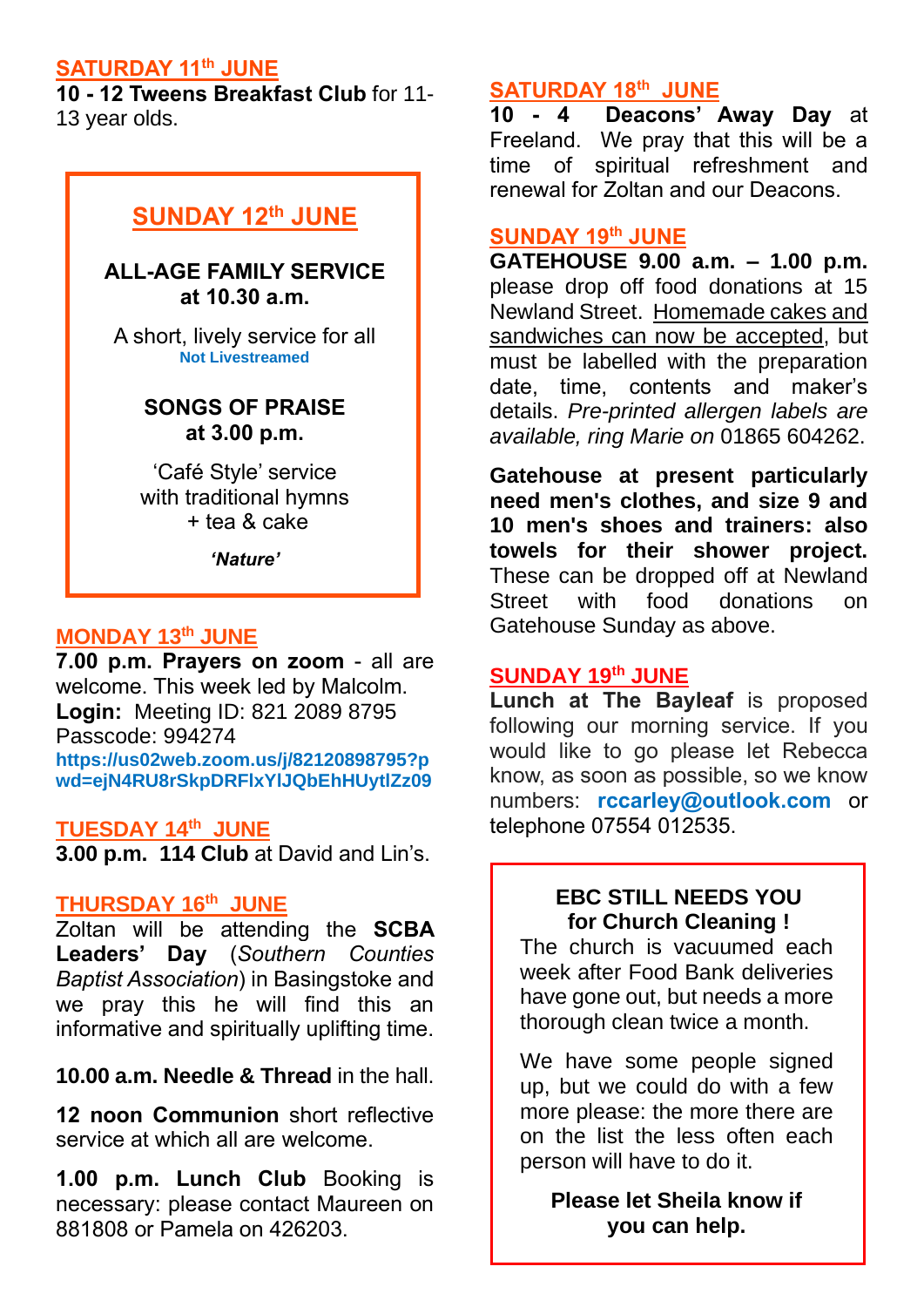# **PRAYER**

Many of our church family are ill or struggling at present and we lift them all up in prayer: those who are facing treatment or who have been in hospital, those with family members who are ill and for whom they are concerned, those who have painful memories or who have suffered loss and are sad. May we support them in prayer and in practical ways whenever we can.

"May we appreciate each day which you have made. Help us to rejoice and be glad in the gift of each new day – and to trust you for all our tomorrows, knowing that in you alone is our security ….. We bring before you, in prayer, those events going on in the world which are so difficult to understand. We pray for all your children who are suffering in any way, especially those affected by war: please comfort them and assure them of your presence." *Daphne Kitching*

## **EYNSHAM FOOD BANK**

Help for anyone who is struggling to make ends meet, either on a regular or occasional basis. Call Bob Thiele on 07738 063083 or email on **[eynshamhelp@gmail.com](mailto:eynshamhelp@gmail.com)** There are **donation points** in the Co-op, Spar, Market Garden and Tesco.

**\_\_\_\_\_\_\_\_\_\_\_\_\_\_\_\_\_\_\_\_\_\_\_\_\_\_\_\_\_\_\_**

#### **ASYLUM WELCOME**

Asylum Welcome offers information, advice and practical support to asylum seekers, refugees and vulnerable migrants living in Oxfordshire. It is supported by EBC and donations are always welcomed, both practical and financial. Speak to Marcus Thompson on 01865 881808 for more details or visit **<https://www.asylum-welcome.org/>**

# **The 'U' in JesUs**

Before **U** were thought of or time had begun, God even stuck **U** in the name of His Son. And each time **U** pray, you'll see that it's true You can't spell out Jes**U**s and not include **U.**

You're a pretty big part of His wonderful name, For **U**, He was born; that's why He came. And His great love for **U** is the reason He died. It even takes **U** to spell cr**U**cified.

Isn't it thrilling and splendidly grand He rose from the dead, with **U** in His plan? The stones split away, the gold tr**U**mpet blew, and this word Res**U**rrection is spelled with a **U**.

When Jes**U**s left earth at His upward ascension, He felt there was one thing He just had to mention. *"Now go into the world and tell them it's true That the love I have shown is not just for U."*

So many great people are spelled with a **U**, Don't they have a right to know Jes**U**s too? It all depends now on what **U** will do, He'd like them to know …. but it all starts with **U**.

*Author unknown*